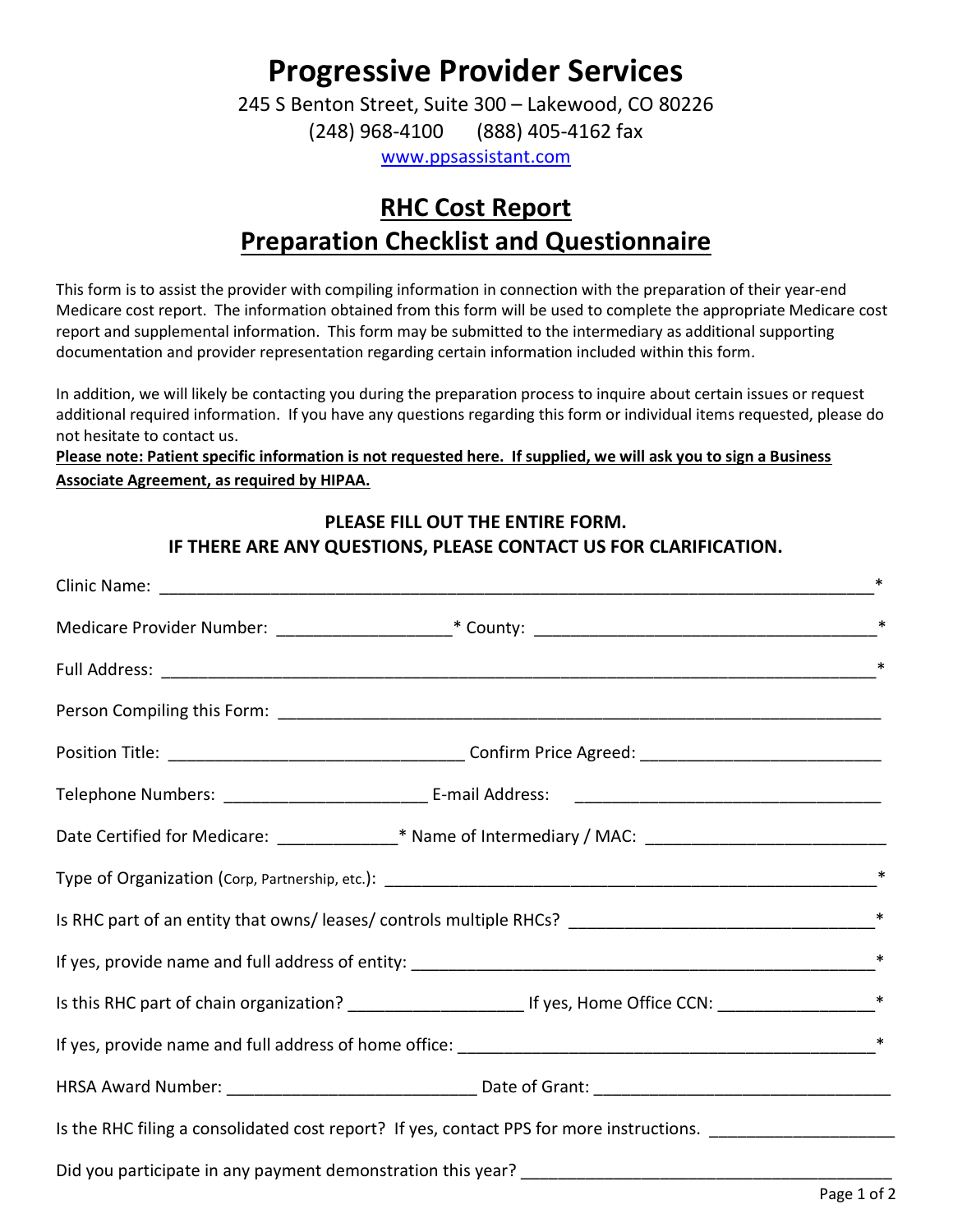### Summary Checklist of Required Cost Report Preparation Items

Please prepare a copy of all the following items and submit to us the following:

- □ 1. Complete Financial Statements\*\*
- □ 2. Year End Working Trial Balance\*\* in Excel format Identify separately: COVID-19 PRF & loan forgiveness revenues & Telehealth expenses
- □ 3. Detailed census and FTE information for Cost Report period being prepared based on internal records (Charts 1 and 2 of worksheet provided)
- □ 5. PS&R Report from Cost Report period being prepared.
- □ 6. Copy of Last Year's Complete Medicare Cost Report. \*
- $\Box$  7. Hours of operation (e.g. Sun 9AM 5 PM, Mon Sat 8 AM 4 PM)  $^*$
- □ 8. Does facility operate as other than an RHC? If so, provide services (e.g., Dental Clinic) and hours of operation that operates as other than RHC. \*
- □ 9. Amount of malpractice premiums, paid losses, or self insurance and was malpractice is claims-made or occurrence:
- $\Box$  10. Departmental Payroll Breakdown (if the TB does not break down payroll by disciplines)
- □ 11. Breakdown of Contract Labor Account by department (if not done on the TB)
- □ 12. Were there any transactions with related parties? If yes, please provide detail.
- □ 13. Vaccine information (Chart 3 of worksheet provided)
- □ 14. Were your financials [circle one or none] audited/ compiled/ reviewed by a CPA?
- □ 15. Any GME or Intern-Resident program costs?
- □ 16. Are you seeking reimbursement for bad debt? If yes, please send a Medicare bad debt log.

\*If your prior year cost report was prepared by Progressive Provider Services, we have your information on file. If there were no changes, you need not submit these items again.

### \*\*Please note per cost report instructions, expenses must be shown on an accrual basis\*\*